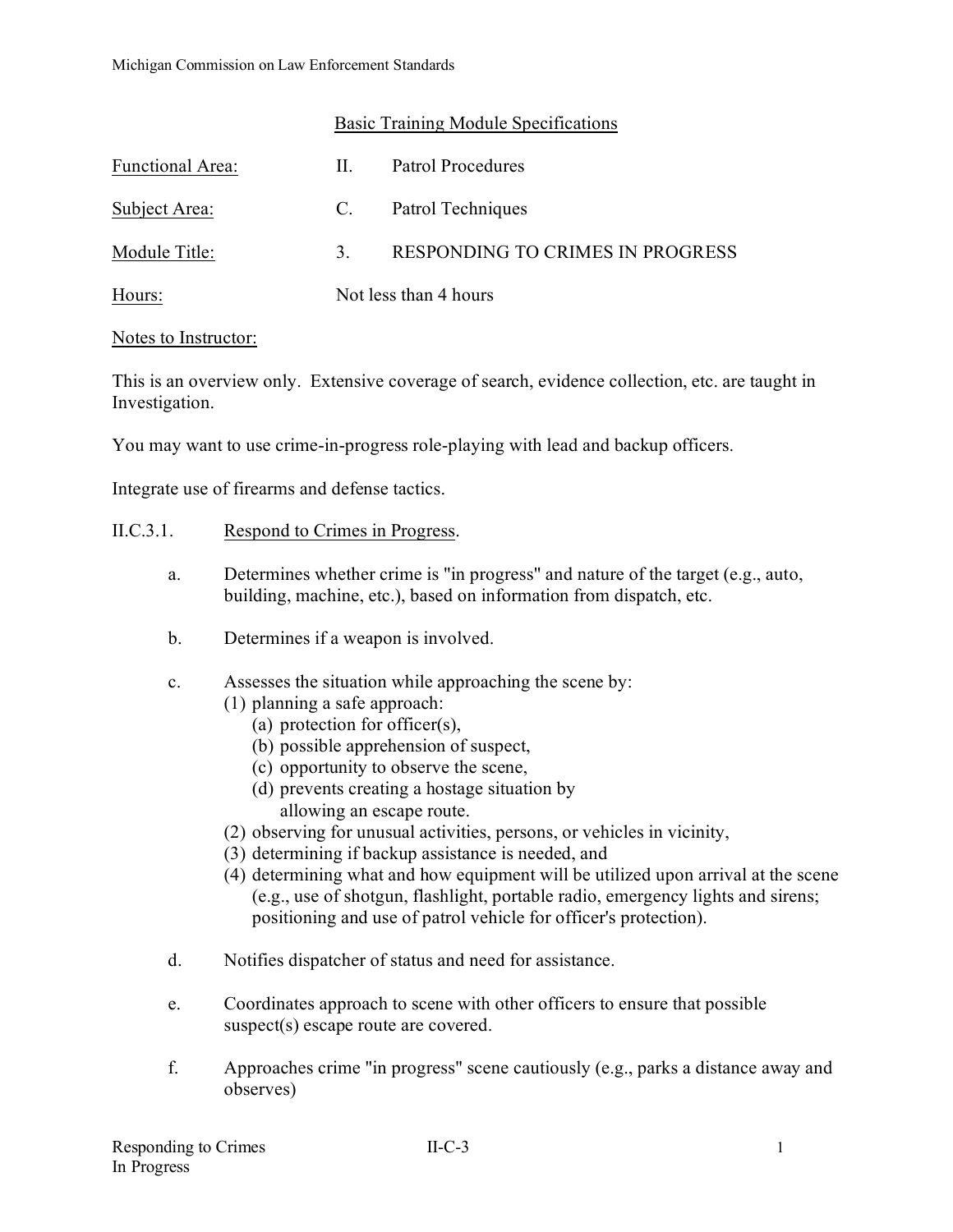## II.C.3.2. Conduct an Initial Investigation at a "Crime in Progress" Scene.

- a. Establishes control of perimeter.
- b. Searches "crime in progress" scene from perimeter before entering a building or protected area.
- c. Systematically searches interior of "crime in progress" scene for suspect(s) and evidence of a crime.
- d. Provides first aid to injured person(s) and request medical aid, if necessary.
- e. Detains suspect(s), if at scene, using proper field stop and frisk procedures. (Addressed in detail in Mechanics of Arrest and Search.)
- f. Assesses all collected information to determine if a crime has occurred and if there is probable cause to continue the investigation. (Addressed in detail in Substantive Criminal Law.)
- g. Arrest and search suspects if probable cause exists.
- h. Solicits information to determine identification and location of suspect(s) if none are located at "crime in progress" scene.
- i. Determines number of suspects, description, method and direction of escape, fruits of the crime, and any possible injuries.
- j. Advises dispatcher by:
	- (1) providing all available information regarding suspect, vehicle, weapon, method/direction of escape, and fruits of the crime, and
	- (2) requesting that information be given as "be on the look out."
- k. Gathers information to identify the complainant, suspect, witnesses, and any other related investigative facts (e.g., who, what, why, where, when, and how). (Addressed in detail in Report Writing and Investigation.)
- l. Interviews complainant and witnesses to obtain and record all pertinent information regarding the crime.